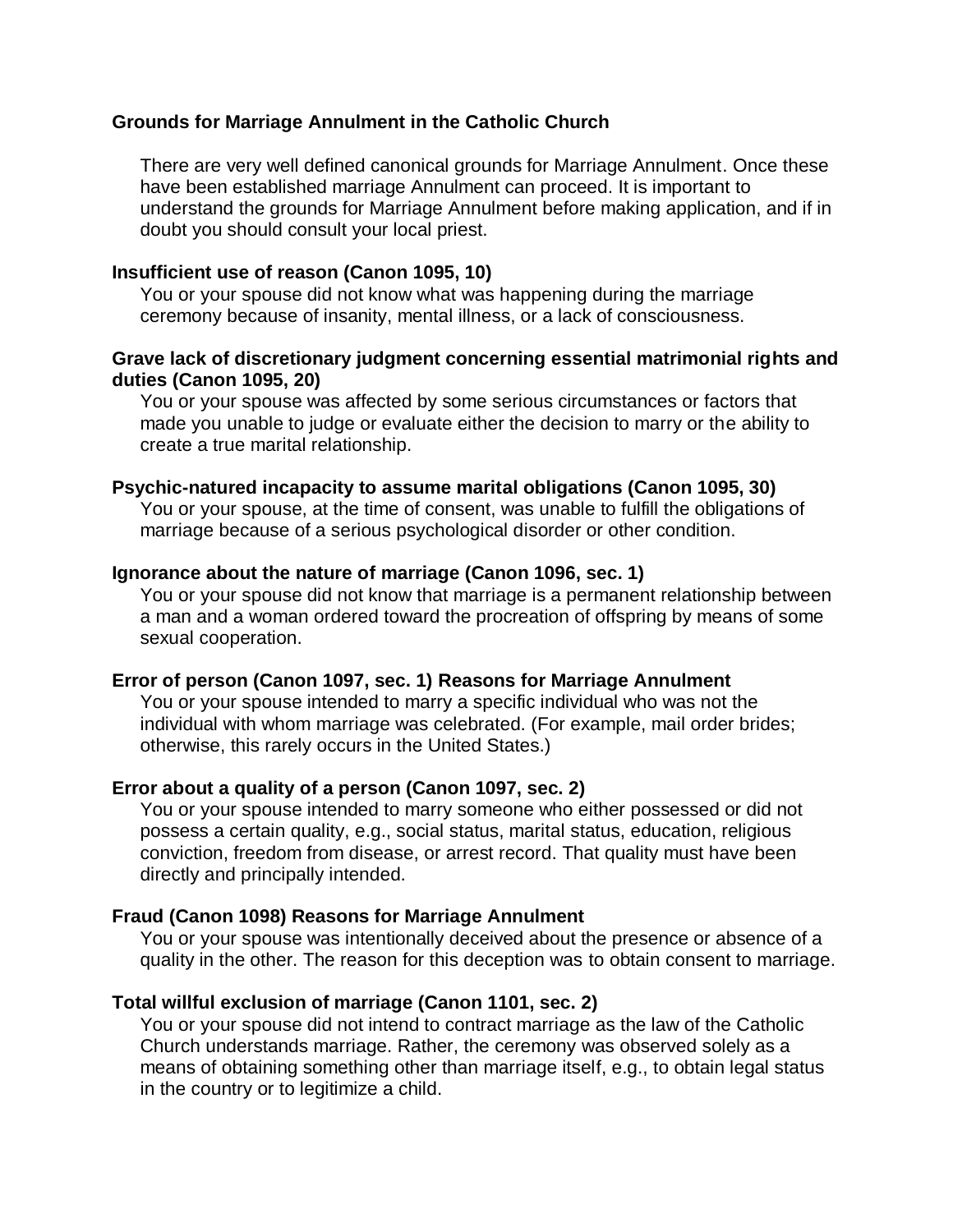## **Willful exclusion of children (Canon 1101, sec. 2)**

You or your spouse married intending, either explicitly or implicitly, to deny the other's right to sexual acts open to procreation.

# **Willful exclusion of marital fidelity (Canon 1101, 12)**

You or your spouse married intending, either explicitly or implicitly, not to remain faithful.

# **Willful exclusion of marital permanence (Canon 1101, sec. 2)**

You or your spouse married intending, either explicitly or implicitly, not to create a permanent relationship, retaining an option to divorce.

# **Future condition (Canon 1102, sec. 2)**

You or your spouse attached a future condition to your decision to marry, e.g., you will complete your education, your income will be at a certain level, you will remain in this area.

# **Past condition (Canon 1102, sec. 2)R**

You or your spouse attached a past condition so your decision to marry and that condition did not exist; e.g., I will marry you provided that you have never been married before, I will marry you provided that you have graduated from college.

# **Present condition (Canon 1102, sec. 2)**

You or your spouse attached a present condition to your decision to marry and that condition did not exist, e.g., I will marry you provided you don't have any debt.

## **Force (Canon 1103)**

You or your spouse married because of an external physical or moral force that you could not resist.

# **Fear (1103)**

You or your spouse chose to marry because of fear that was grave and inescapable and was caused by an outside source.

#### **Error regarding marital unity that determined the will (1099)**

You or your spouse married believing that marriage was not necessarily an exclusive relationship.

#### **Error regarding marital indissolubility that determined the will (Canon 1099)**

You or your spouse married believing that civil law had the power to dissolve marriage and that remarriage was acceptable after civil divorce.

# **Error regarding marital sacramental dignity that determined the will (Canon 1099)**

You and your spouse married believing that marriage is not a religious or sacred relationship but merely a civil contract or arrangement.